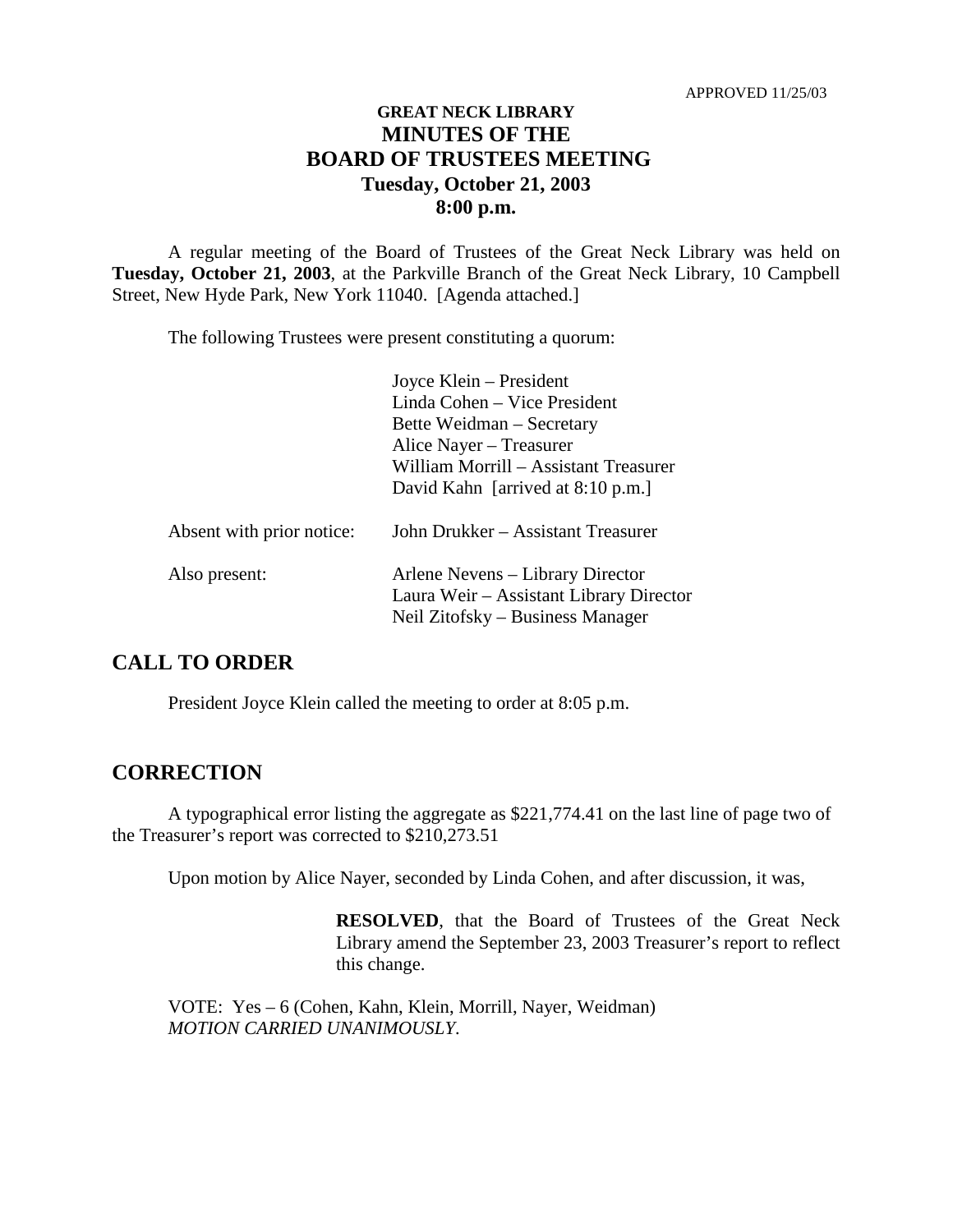## **MINUTES**

Upon motion by Bette Weidman, seconded by Linda Cohen, and after discussion, it was,

**RESOLVED**, that the Board of Trustees of the Great Neck Library amend the Minutes of the regular meeting of September 23, 2003 to reflect the correction to the Treasurer's Report;

and further,

I move that the Board of Trustees of the Great Neck Library accept the Minutes of the regular meeting of September 23, 2003 as amended.

VOTE:Yes – 6 (Cohen, Kahn, Klein, Morrill, Nayer, Weidman) *MOTION CARRIED UNANIMOUSLY.*

## **TREASURER'S REPORT – PERSONNEL REPORT**

During the month of September 2003, revenue received was \$39,285. Total expenses were \$524,556.

At the close of business, September 30, 2003, total operating fund holdings were \$1,681,832, which were on deposit at HSBC and The Bank of New York, and in Petty Cash funds at Main and the Branches. This compares to a September 30, 2002 balance of \$1,925,900.

Additionally, the balance of the Main Building and Special Services fund was \$1,521,362; the Automated Library fund was \$131,438; the Restricted Gift fund was \$45,556; the Branch and Special Services fund was \$130,245. These funds totaled \$1,828,601 on September 30, 2003. The September 30, 2002 total was \$1,803,247.

Upon motion by Alice Nayer, seconded by Linda Cohen, and after discussion, it was,

**RESOLVED,** that the Board of Trustees of the Great Neck Library accept the October 21, 2003, Treasurer's Report with the Personnel Changes of September 19, 2003 through October 16, 2003.

VOTE:Yes – 6 (Cohen, Kahn, Klein, Morrill, Nayer, Weidman) *MOTION CARRIED UNANIMOUSLY.*

Upon motion by Alice Nayer, seconded by Linda Cohen and after discussion, it was,

**RESOLVED,** that the Board of Trustees of the Great Neck Library authorize the Treasurer to pay the persons named in the Check Register dated September 19, 2003 through October 16,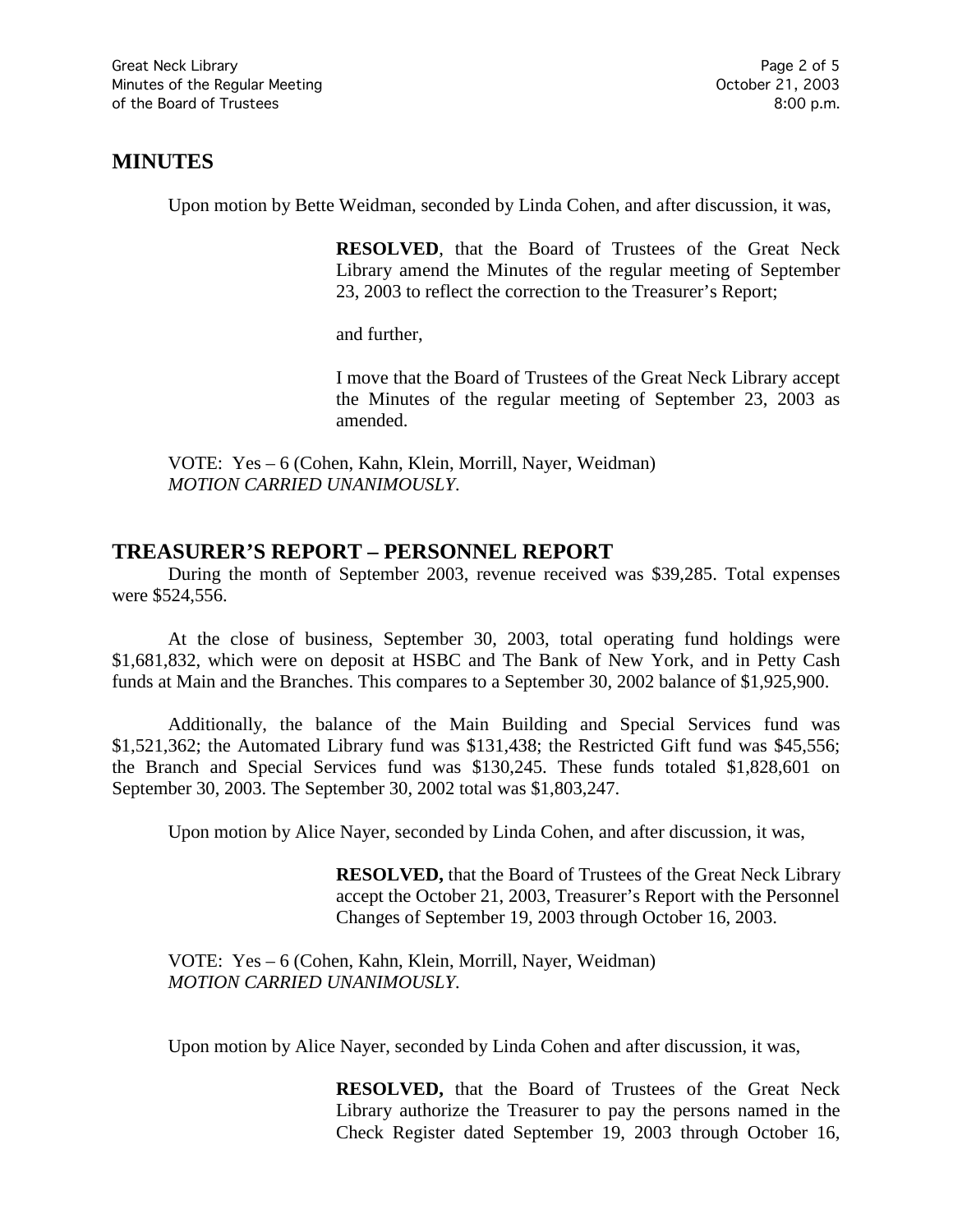2003, Paid-Checks numbered 1073 through 1075 and 28029 through 28091, and To-Be-Paid checks numbered 28092 through 28217, the sums set against their respective names, amounting in the aggregate to \$312,307.82.

VOTE:Yes – 6 (Cohen, Kahn, Klein, Morrill, Nayer, Weidman) *MOTION CARRIED UNANIMOUSLY.*

## **REPORTS**

### **Building Committee**

Trustee Morrill, Chair of the Building Committee, reported that:

- Building Committee met on September 23, 2003.
- No new information received from the state environmental agency regarding the Library's proposed renovation/expansion plans.
- Fund-raising for building projects for the Middle Country and Cold Spring Harbor Libraries were reviewed, and the Committee was recommending to the Board that a discrete fund be set up for contributions for the enhancement of the Great Neck Library. The Director will discuss with counsel the feasibility and details that will enable residents to make such contributions.

Public Comment: Ralene Adler

**Director** (attached)

Public Comment: Ralene Adler, Gloria Parnes

## **NEW BUSINESS**

#### **Policy Manual Changes**

Upon motion by Linda Cohen, seconded by Bette Weidman, and after discussion it was,

**RESOLVED,** that the Board of Trustees of the Great Neck Library amend its Policy Manual as attached, specifically regarding Sections 400-21, 700-40, 700-45, 700-60.

VOTE**:** Yes – 6 (Cohen, Kahn, Klein, Morrill, Nayer, Weidman) *MOTION CARRIED.*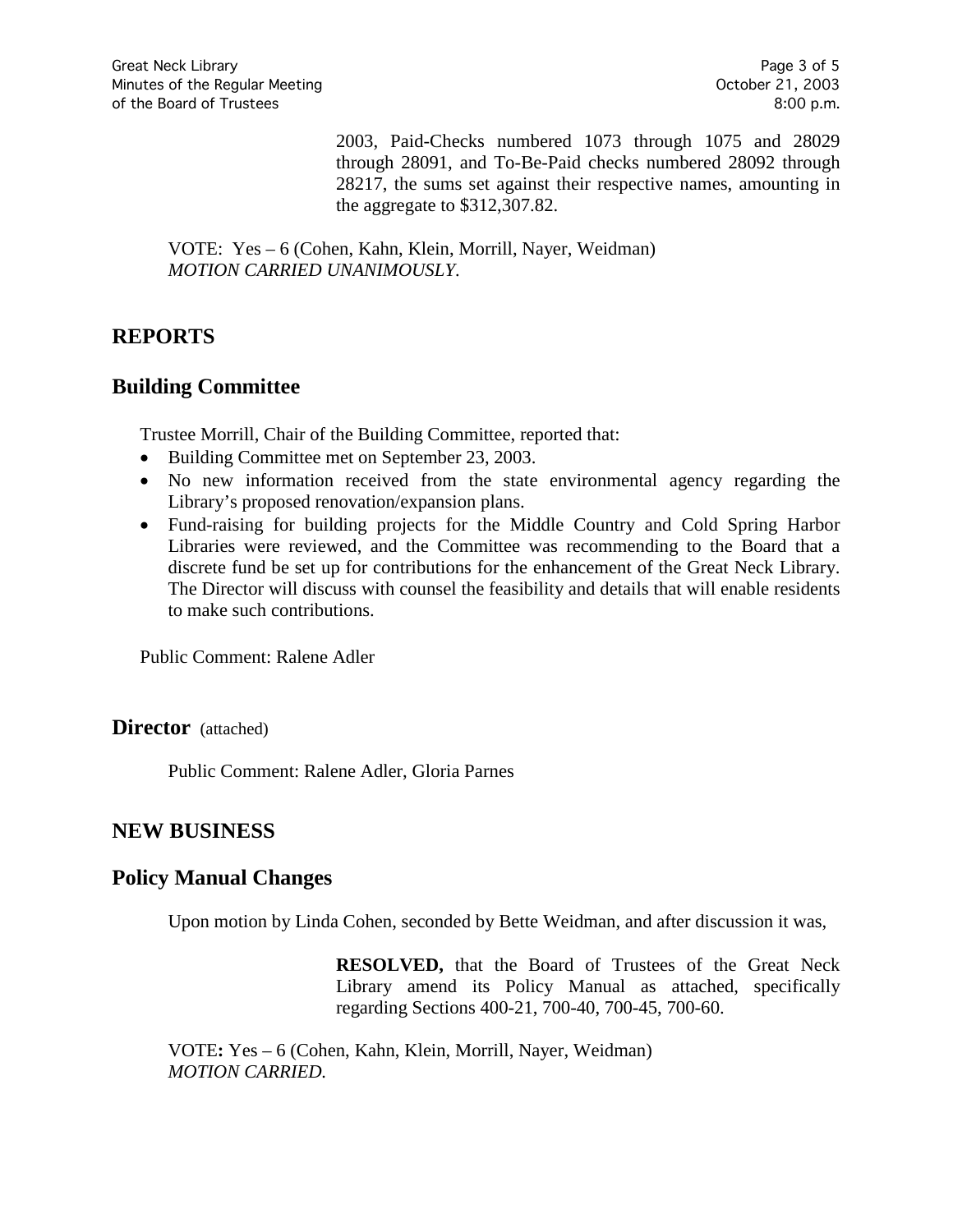# **Public Library Association Meeting**

Upon motion by Bette Weidman, seconded by Linda Cohen, and after discussion it was,

**RESOLVED,** that the Board of Trustees of the Great Neck Library authorize the attendance of three members of the professional staff at the Public Library Association [PLA] conference to be held in Seattle from February 25 – 28, 2004 at a cost not to exceed \$4,623 to be charged to the Travel/Conference line of the operating budget.

VOTE**:** Yes – 6 (Cohen, Kahn, Klein, Morrill, Nayer, Weidman) *MOTION CARRIED UNANIMOUSLY.*

## **Main Library Fund**

Upon motion by David Kahn, seconded by Linda Cohen, and after discussion it was,

**RESOLVED,** that the Board of Trustees of the Great Neck Library authorize the expenditure of \$2,205 to Global Equipment Network for the purchase and installation of an Induction Loop System for the Community Room, to be charged to the Main Library fund.

Public Comment: Ralene Adler

VOTE**:** Yes – 6 (Cohen, Kahn, Klein, Morrill, Nayer, Weidman) *MOTION CARRIED UNANIMOUSLY.*

## **Snow Removal Contract**

Upon motion by Bette Weidman, seconded by Linda Cohen, and after discussion it was,

**RESOLVED,** that the Board of Trustees of the Great Neck Library authorize the renewal of the snow removal contract for the period November 1, 2003 through April 30, 2004, with Galvin Brothers at a cost of \$7,488 (plus additional charges for sanding, and for accumulations over eight (8) inches to be charged to the Landscaping/Snow Removal budget line.

Public Comment: Sheila Zuckermandel

VOTE**:** Yes – 6 (Cohen, Kahn, Klein, Morrill, Nayer, Weidman) *MOTION CARRIED UNANIMOUSLY.*